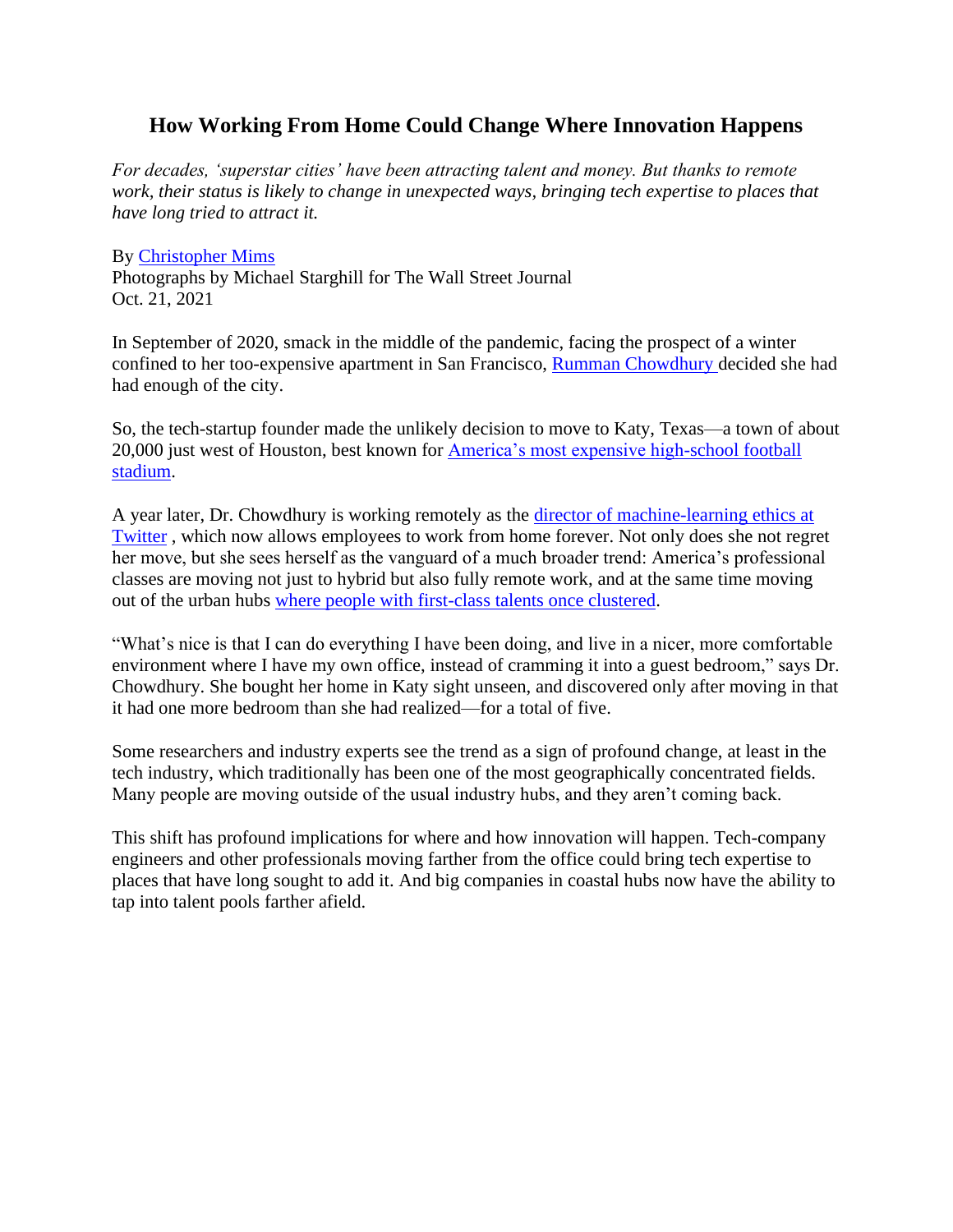

Twitter's Rumman Chowdhury moved to Katy, Texas, from San Francisco.. Photo: Michael Starghill for The Wall Street Journal

## **Could superstars lose luster?**

In the before (pandemic) times, America's hottest talent was lured to cities like New York, Boston, Seattle, San Francisco and Los Angeles by outsize pay packages and the promise of working with other first-string talent.

Now Covid-19 has sent some of America's hottest talent—and, in aggregate, [millions of](https://www.wsj.com/articles/americans-up-and-moved-during-the-pandemic-heres-where-they-went-11620734566?mod=article_inline)  [workers—](https://www.wsj.com/articles/americans-up-and-moved-during-the-pandemic-heres-where-they-went-11620734566?mod=article_inline)scrambling for the exits from these [large, crowded and expensive "superstar cities.](https://www.wsj.com/articles/where-you-should-move-to-make-the-most-money-americas-superstar-cities-11544850010?mod=article_inline)"

Americans have already demonstrated the potential scale of remote work: According to a [survey](https://www.theatlantic.com/politics/archive/2021/09/work-from-home-numbers/620107/)  [commissioned by the Atlantic,](https://www.theatlantic.com/politics/archive/2021/09/work-from-home-numbers/620107/) 35% of working Americans, or about 50 million people, were working remotely at the peak of the pandemic-era work-from-home trend, in May 2020. But it should be noted that America also has a long way to go if the country is to permanently shift to this level of remote work. As of August of 2021, only 13.4% of Americans, or about 20 million people, were still working remotely, according to data from the Bureau of Labor Statistics. (BLS data tends to be at the low end of such estimates, however.)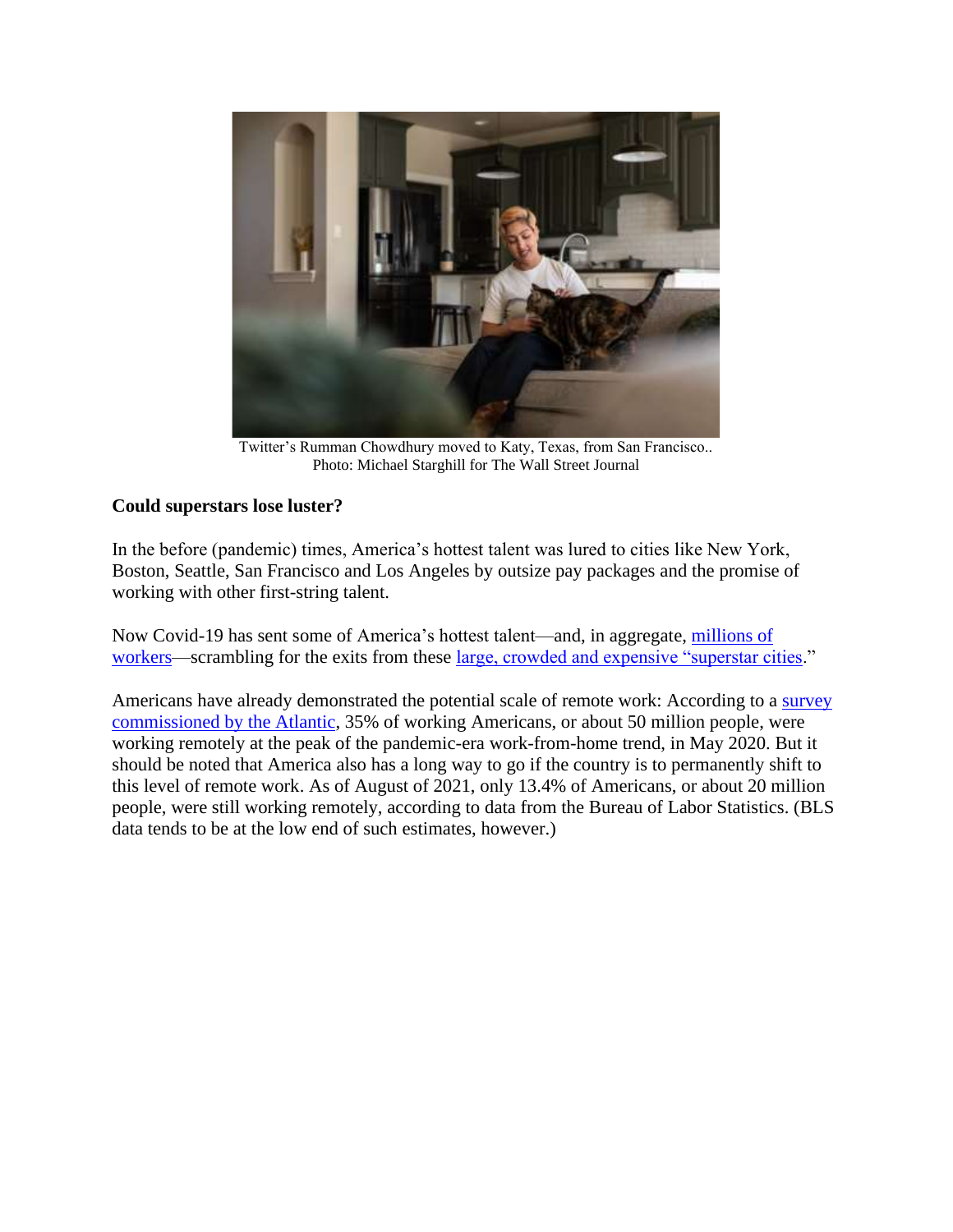



Source: Gallop

Many economists think the current exodus of talent [amounts to a blip—](https://www.washingtonpost.com/business/superstar-cities-are-probably-immune-from-wfh/2021/09/20/ec82aadc-1a06-11ec-bea8-308ea134594f_story.html)a temporary shift of workers that belies the long-term power of cities to attract the best and brightest. This migration, they say, largely represents people moving from city centers to suburbs, a change made possible by hybrid work and less commuting, which will have little long-term impact.

But these economists may be missing a key element of the trend: That companies are embracing the idea of remote work because it enables them to hire people from anywhere, and [potentially](https://www.wsj.com/articles/workers-want-to-do-their-jobs-from-anywhere-and-keep-their-big-city-salaries-11631282375?mod=article_inline)  [for less money.](https://www.wsj.com/articles/workers-want-to-do-their-jobs-from-anywhere-and-keep-their-big-city-salaries-11631282375?mod=article_inline)

According to data from LinkedIn, as of August, the number of jobs that included a remote option was one out of every eight on the site, which is several times the proportion it was a year ago.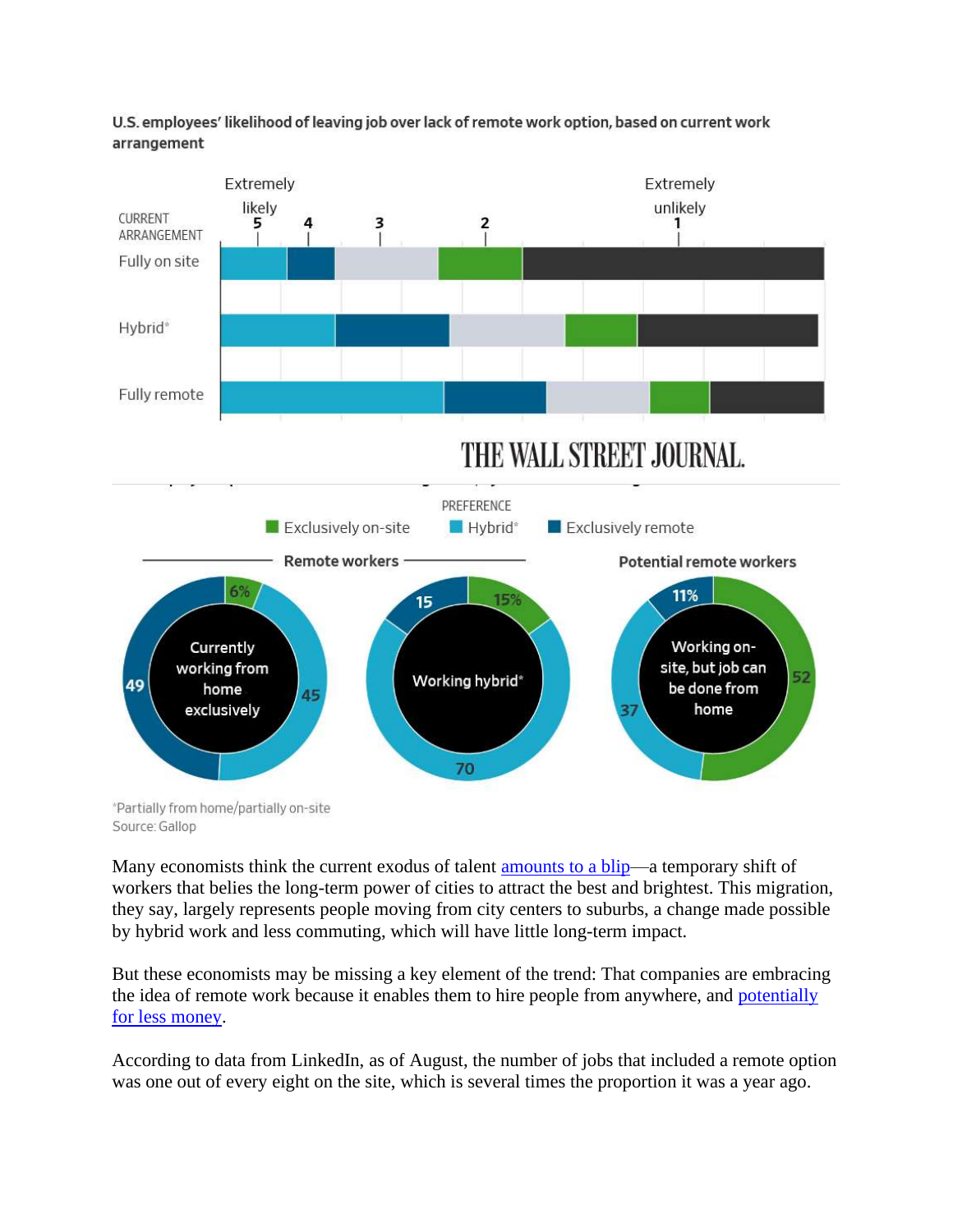Out of a pool of [about 11 million job postings on LinkedIn,](https://blog.linkedin.com/2020/september/30/helping-10-million-learners-and-counting) that represents about 1.4 million jobs—including everything from children's-book editors to anti-money-laundering experts.

Remote work was gaining steam [even before the pandemic,](https://www.wsj.com/articles/why-remote-work-cant-be-stopped-1496577602?mod=article_inline) which only [accelerated its adoption.](https://www.wsj.com/articles/remote-work-is-the-new-signing-bonus-11624680029?mod=article_inline) Adam Ozimek, chief economist at [Upwork,](https://www.wsj.com/market-data/quotes/UPWK) which operates a platform connecting employers and freelance workers, calls the ever-growing collection of cloud-based tools that make remote work possible—from Zoom and Slack to Figma and GitHub—a "general-purpose technology," as important as electricity or the computer itself, that could lead to changes in where people live, how work is done, where innovation happens and how wealth is distributed in the U.S.



Remote Workers Wanted: Small Cities Offer Cash to Those Who Relocate

As the pandemic changes how -- and where -- professionals work, some smaller cities and regions are offering hefty relocation incentives to attract remote workers to help jumpstart their local economies. WSJ met one family who accepted an offer to make a new home in the Ozarks. Photo: Craig Kauffman for the Wall Street Journal

In the short term, he says, economic data do indeed indicate that people have mostly moved to the suburbs. But in the long run, he argues, odds are that millions of people are going to leave America's biggest cities altogether, in search of higher quality of life and lower cost of living.

"The mobility data we have seen certainly suggests that the greatest number of moves have been into the peripheral regions of superstar cities," says Dr. Ozimek. "But I think we have to consider how households are going to make these decisions and how uncertainty about current remote work opportunities plays into that," he adds.

In other words, "if a bunch of other potential employers go fully remote, that is really when households can feel more confident about moving far away and giving up access to the superstarcity labor market," says Dr. Ozimek.

Extrapolating from a September survey of 1,000 hiring managers and other data, Dr. Ozimek projects that 30 million American professionals could be fully remote by 2026.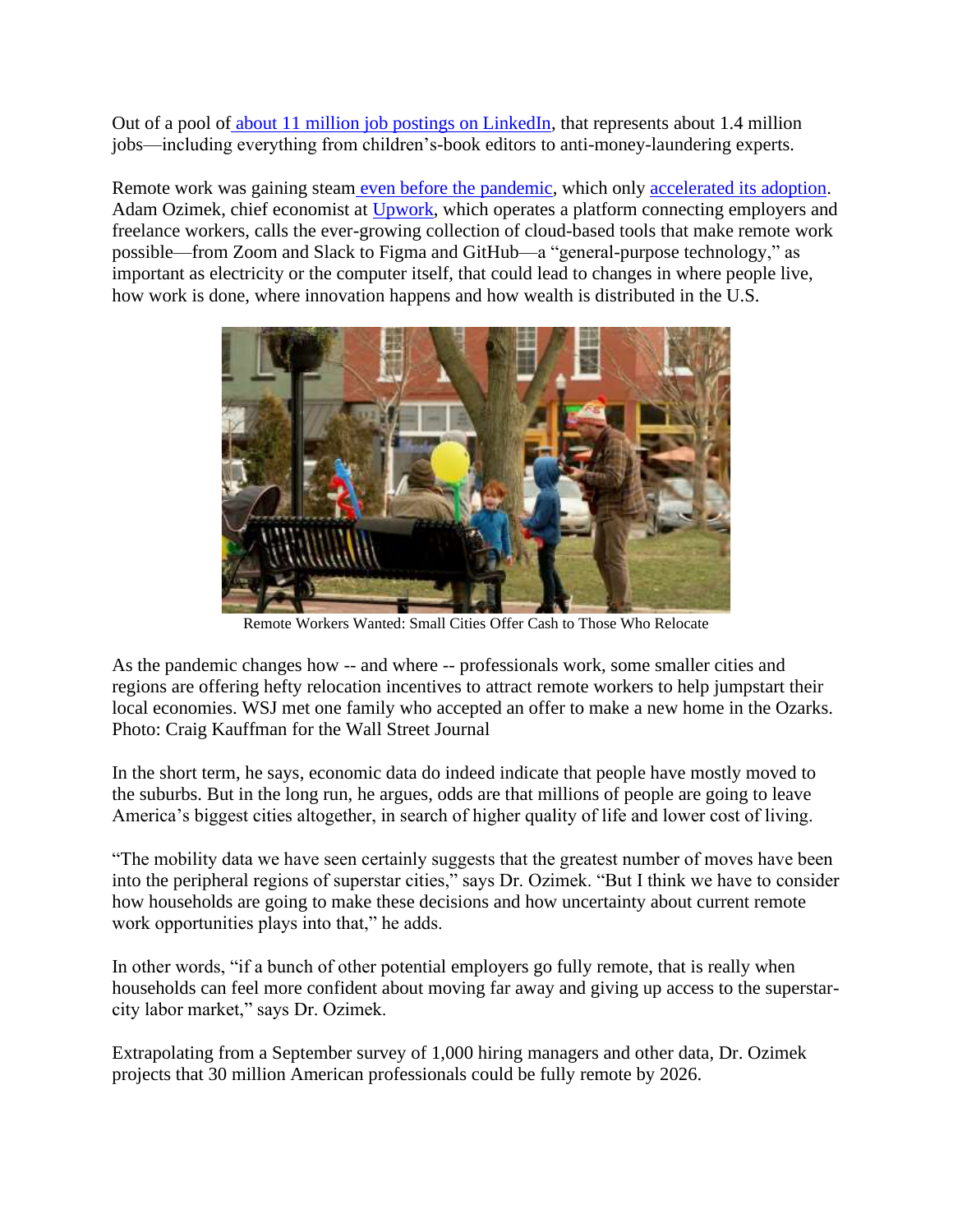Matthew Kahn, a professor of economics at the University of Southern California, [recently](https://ideas.repec.org/p/nbr/nberwo/28526.html)  [published a paper](https://ideas.repec.org/p/nbr/nberwo/28526.html) showing that the pandemic shrank the premium people are willing to pay to live in the center of cities, compared to the suburbs. It's entirely possible, he says, that this trend will continue, pushing people even farther out of existing superstar cities.

"My thought experiment runs like this: Where would every American live, if they could email themselves to work?" says Dr. Kahn. The answer, he says, is well-run cities with good amenities—no matter how far they are from headquarters.



A scene outside of Katy High School in Katy, Texas.. Photo: Michael Starghill for The Wall Street Journal

### **Obstacles to moving**

But such moves by workers come with challenges. Being able to "email yourself to work" depends on how much the average American professional is able—and willing—to adapt to working far from colleagues [nearly all the time,](https://www.wsj.com/articles/tech-that-will-change-your-life-in-2021-11609519215?mod=article_inline) as opposed to just part of the time, as has been common in flexible and hybrid working arrangements.

For one thing, working remotely can bring on isolation and creative doldrums. There is evidence that the pandemic and widespread remote work [shrank our networks at our jobs,](https://www.microsoft.com/en-us/worklab/work-trend-index/hybrid-work) according to a [Microsoft a](https://www.wsj.com/market-data/quotes/MSFT)nalysis of billions of Outlook emails and Microsoft Teams meetings. One reason this matters: Having more connections with employees outside your team [correlates with higher](https://journals.sagepub.com/doi/10.1177/0149206320914694)  [creativity.](https://journals.sagepub.com/doi/10.1177/0149206320914694)

But a flood of technologies has arisen to enable remote work, from [virtual offices](https://www.wsj.com/articles/are-videogames-the-future-of-remote-work-11610773203?mod=article_inline) and [virtual](https://www.wsj.com/articles/your-corporate-retreat-is-onbut-its-going-to-be-weirder-11615753659?mod=article_inline)  [retreats](https://www.wsj.com/articles/your-corporate-retreat-is-onbut-its-going-to-be-weirder-11615753659?mod=article_inline) to [virtual business travel,](https://www.wsj.com/articles/these-technologies-could-hold-back-business-travel-indefinitely-11618632059?mod=article_inline) [Zoom Rooms a](https://www.wsj.com/articles/zoom-follows-workers-back-to-the-office-with-a-video-booth-11631720263?mod=article_inline)nd [remotely piloted robot bodies for doing blue](https://www.wsj.com/articles/remote-work-isnt-just-for-white-collar-jobs-anymore-11603371826?mod=article_inline)[collar work from home.](https://www.wsj.com/articles/remote-work-isnt-just-for-white-collar-jobs-anymore-11603371826?mod=article_inline) Companies that are veterans of running remote workplaces have already found a number of ways to bring employees together both [in person](https://www.wsj.com/articles/marc-benioff-says-a-ranch-may-be-what-salesforces-work-culture-needs-11620758858?mod=article_inline) and [virtually,](https://www.wsj.com/articles/are-videogames-the-future-of-remote-work-11610773203?mod=article_inline) in order to accomplish what coming to the office regularly once did.

For instance, to reproduce the serendipitous "water-cooler conversations" among team members that offices like [Apple'](https://www.wsj.com/market-data/quotes/AAPL)s are famously designed to facilitate, every week Dr. Chowdhury uses a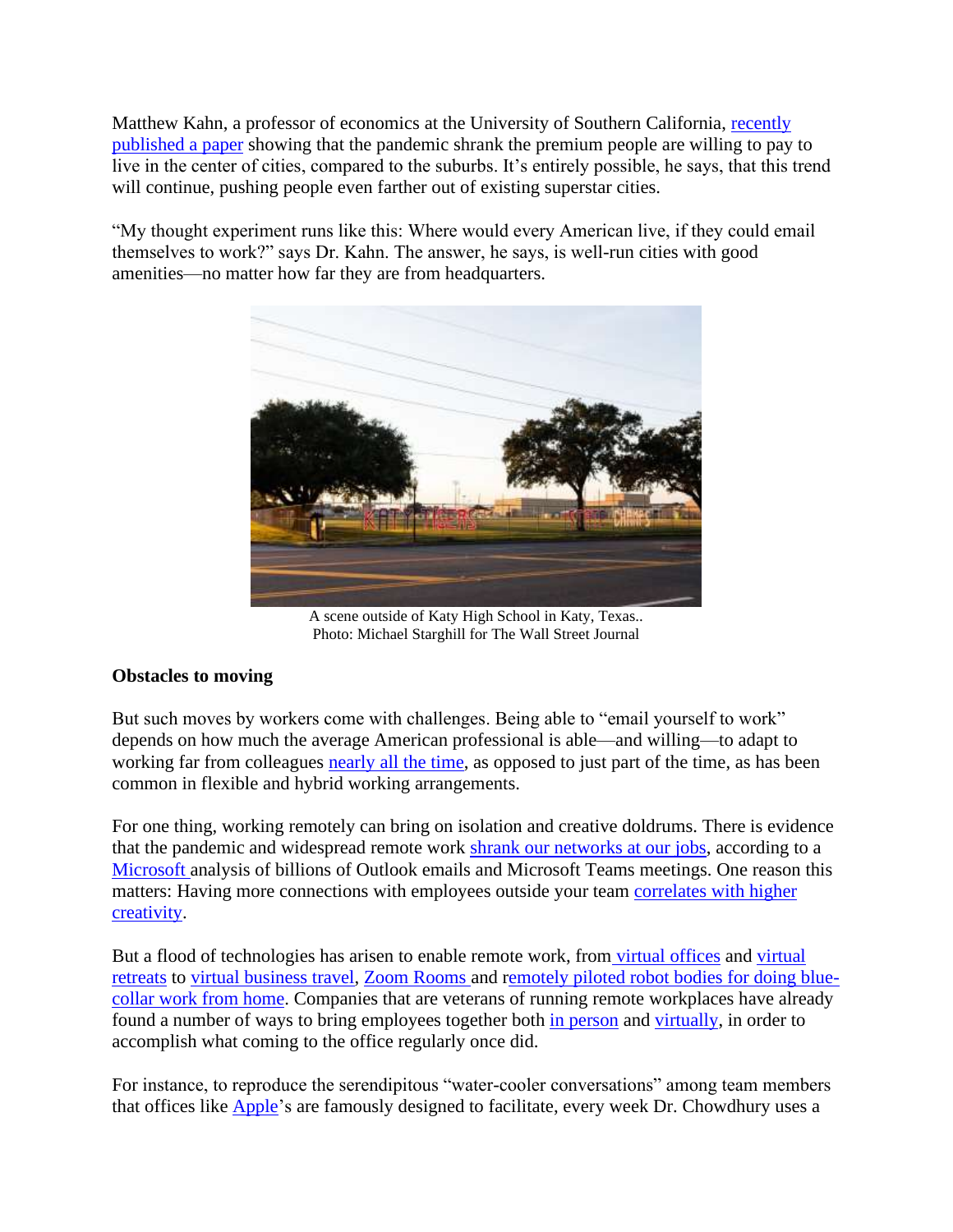feature of Google Meet that randomly assigns pairs of team members on a group video call to individual breakout rooms. "We randomly pair people up for 10-minute conversations and there is no goal, it's just, 'Hey, how are you, how was your weekend,' and then it switches," says Dr. Chowdhury. "It's like speed dating in a sense, or speed networking," she adds.



#### Amount remote U.S. employees anticipate working remotely for rest of the year and beyond

Remote-work rates among U.S. white-collar employees



"Partially from home/partially on-site Source: Gallop

Meanwhile, although leaders of tech companies love to talk about how important innovation is, and how important being under the same roof is to innovation, there is scant evidence that people need to collect themselves in the same place every day in order to [collaborate and come up with](https://www.theatlantic.com/ideas/archive/2021/09/offices-microsoft-study-out-group-connections/620137/)  [new ideas.](https://www.theatlantic.com/ideas/archive/2021/09/offices-microsoft-study-out-group-connections/620137/)

What's more, research suggests that the kind of innovation that company leaders are thinking about—the de novo generation of an entirely new product or technology—is incredibly rare. The kind of innovation that actually drives the bottom line, what you might call everyday innovation, [is collaborative and incremental,](https://www.wsj.com/articles/new-research-busts-popular-myths-about-innovation-11631937693?mod=article_inline) precisely the kind of steady grind carried out by a small group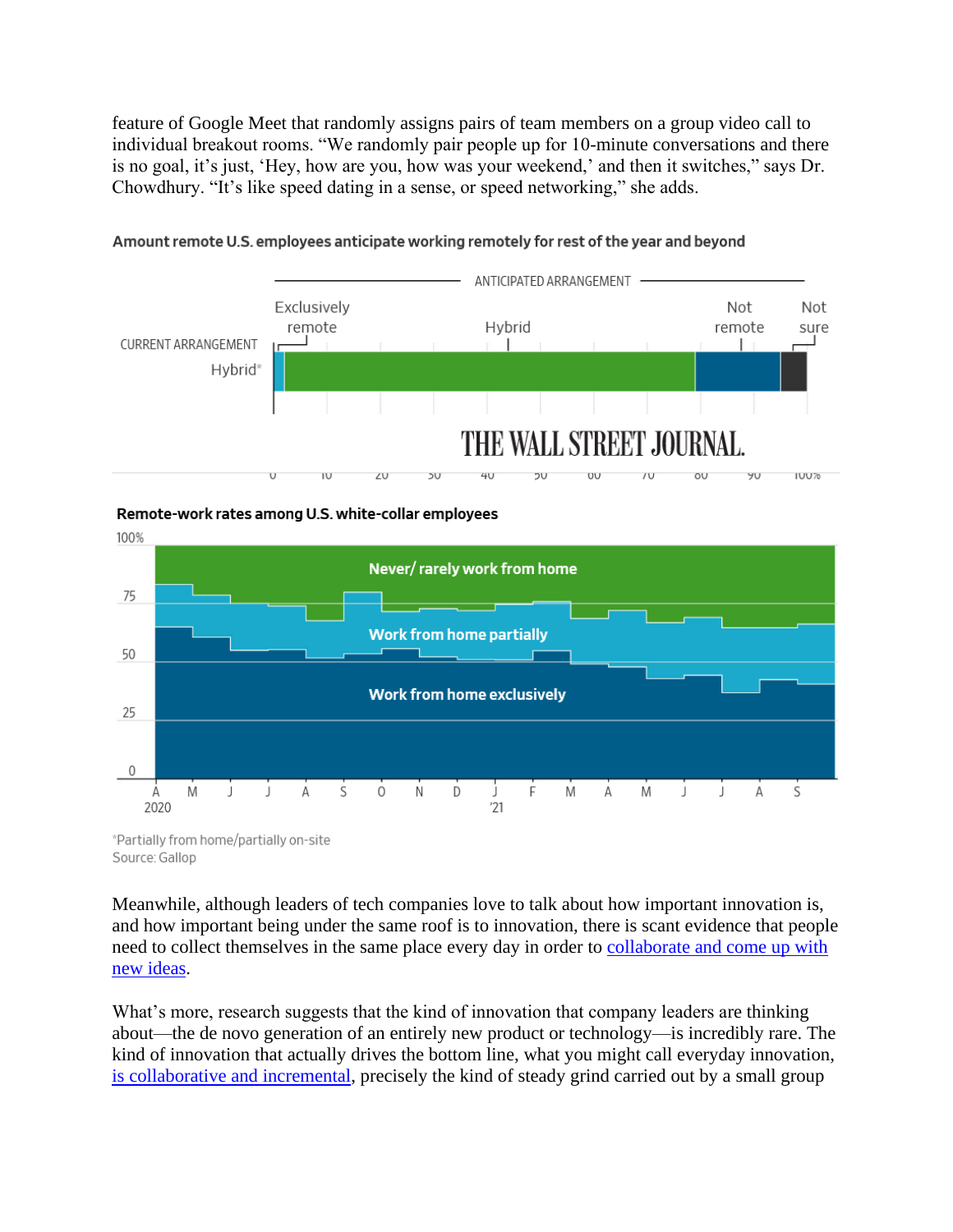of employees. A year and a half of data on the [increased productivity of remote workers](https://www.wsj.com/articles/why-the-productivity-boom-isnt-over-11628615911?mod=article_inline) suggests current collaboration technologies are more than capable of facilitating collaboration.



Dr. Chowdhury sees herself as the vanguard of a much broader trend. Photo: Michael Starghill for The Wall Street Journal

### **Creating new hubs**

As professionals working for [America's most productive companies](https://www.wsj.com/articles/not-even-a-pandemic-can-slow-down-the-biggest-tech-giants-11590206412?mod=article_inline) leave superstar cities, or never move to them in the first place, the new geography of innovation, and the local economies that benefit from the wages of those who create it, [could also be dispersed.](https://www.brookings.edu/blog/the-avenue/2021/09/29/beyond-vc-financing-technology-entrepreneurship-in-the-rest-of-america/)

It would be one thing if workers simply dotted the landscape, choosing new places to land willynilly, but there's every indication that they will cluster anew, but using different criteria. Cities of the future will have to compete on amenities like good governance, access to the outdoors, better parks and entertainment, says Dr. Kahn, [echoing work by the economist Ed Glaeser .](https://www.wsj.com/articles/survival-of-the-city-review-saving-our-urban-future-11631227146) The flood of coastal expatriates with jobs in tech to [places like Boise, Idaho,](https://www.wsj.com/articles/tech-workers-take-to-the-mountains-bringing-silicon-valley-with-them-11604242802?mod=article_inline) seems to back up these assertions.

This effect could be especially powerful for tech companies, which are in the best position to leverage existing remote-work technologies, build their own and even sell some of those tools to others. Google's cloud-based productivity tools and Amazon Web Services were both born of internal needs, after all, and are both now essential to remote work at millions of companies.

Who knows which of the new crop of remote-work technologies being developed by tech companies large and small, from [virtual reality t](https://www.wsj.com/articles/you-can-go-back-to-the-officeyou-just-need-a-virtual-reality-headset-11601290813?mod=article_inline)o [telepresence,](https://www.wsj.com/articles/remote-work-isnt-just-for-white-collar-jobs-anymore-11603371826?mod=article_inline) will expand the pool or enhance the productivity of remote workers next?

The paradoxical result of widespread remote work is that it represents both a centralization and a decentralization of where new technologies are built. That is, even as workers disperse geographically, more of them are doing their work in a single place: the internet. This change is